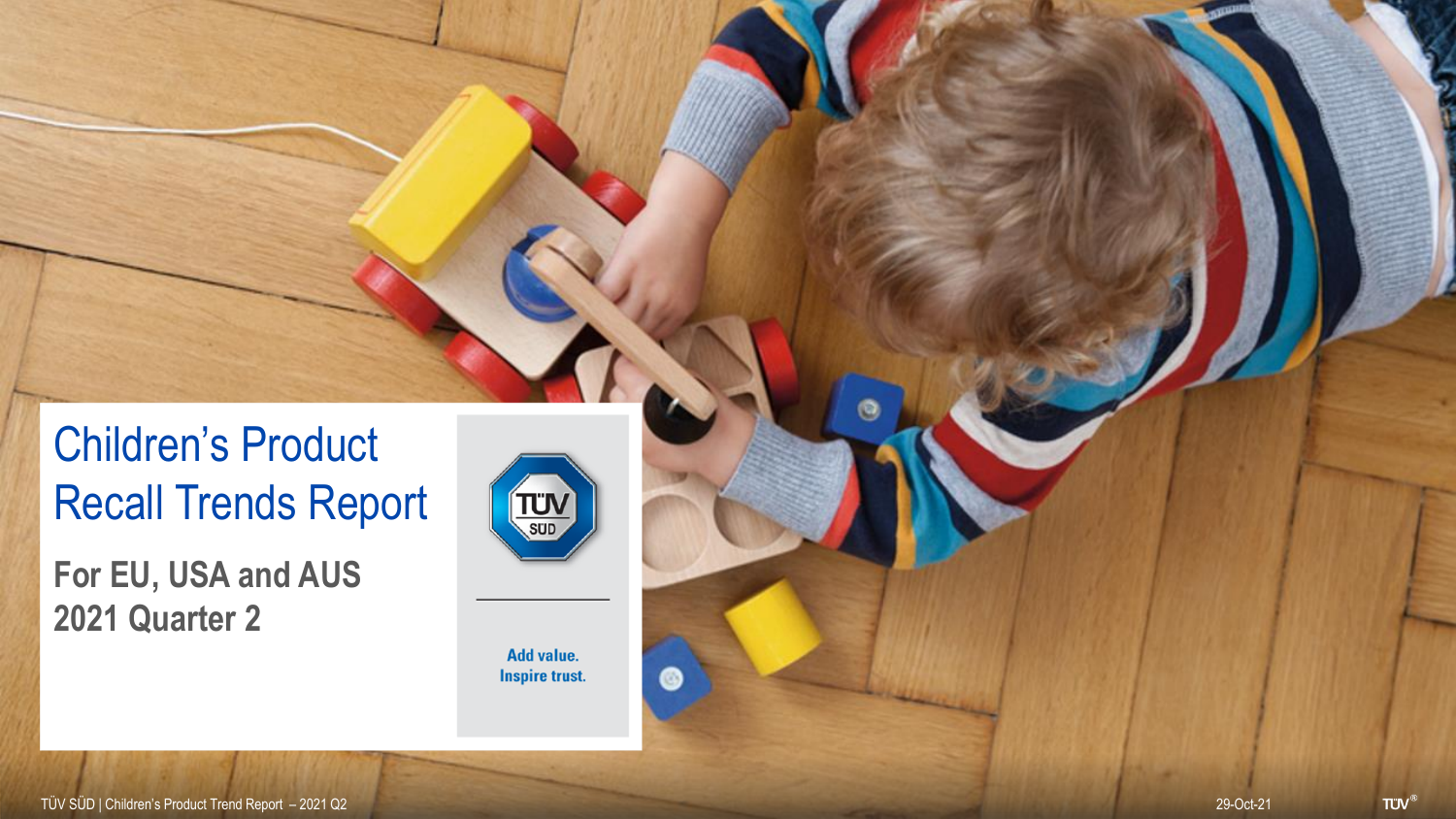

**European Union – Safety Gate**

USA – Consumer Product Safety Commission (CPSC)

Australia – Product Safety Australia (PSA)

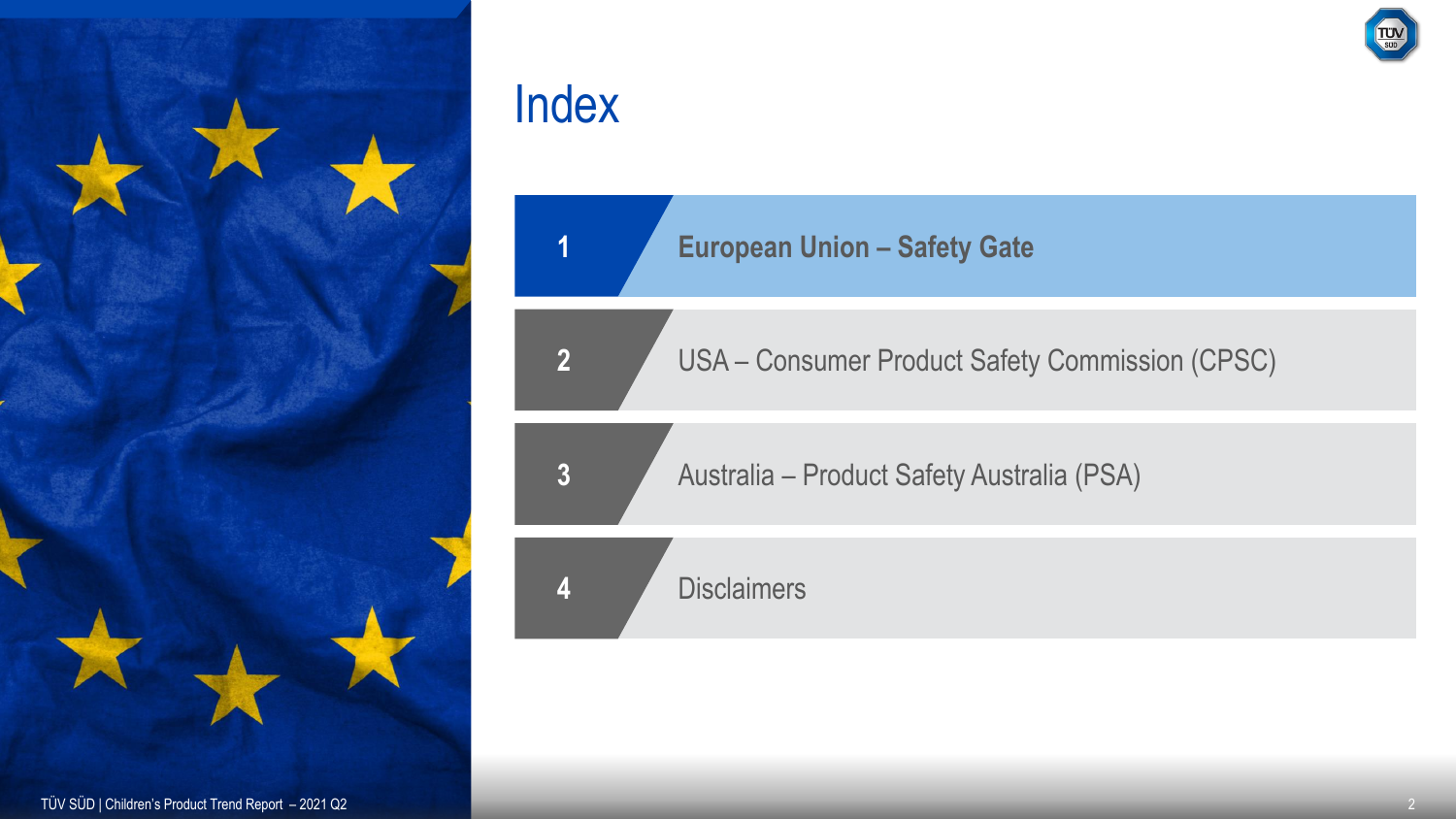

#### EU – Type of Risks & Number of Cases Reported \* \* \*

| <b>Physical risks</b>                            |                          |
|--------------------------------------------------|--------------------------|
| <b>Type of risks</b>                             | No. of cases<br>reported |
| Injuries                                         |                          |
| Choking                                          | 4                        |
| Strangulation                                    | 3                        |
| Suffocation                                      | $\overline{2}$           |
| Choking, strangulation                           | 1                        |
| Entrapment, injuries, strangulation, suffocation | 1                        |
| Entrapment, injuries, suffocation                | 1                        |
| Entrapment, suffocation                          | 1                        |
| Injuries, strangulation, suffocation             | 1                        |

| <b>Type of risks</b> | No. of cases<br>reported |  |
|----------------------|--------------------------|--|
| <b>Bisphenol A</b>   |                          |  |
| <b>Chromium VI</b>   |                          |  |
| <b>Nickel</b>        |                          |  |

**Chemical risks**

i:<br>F

 $\ddot{\phantom{1}}$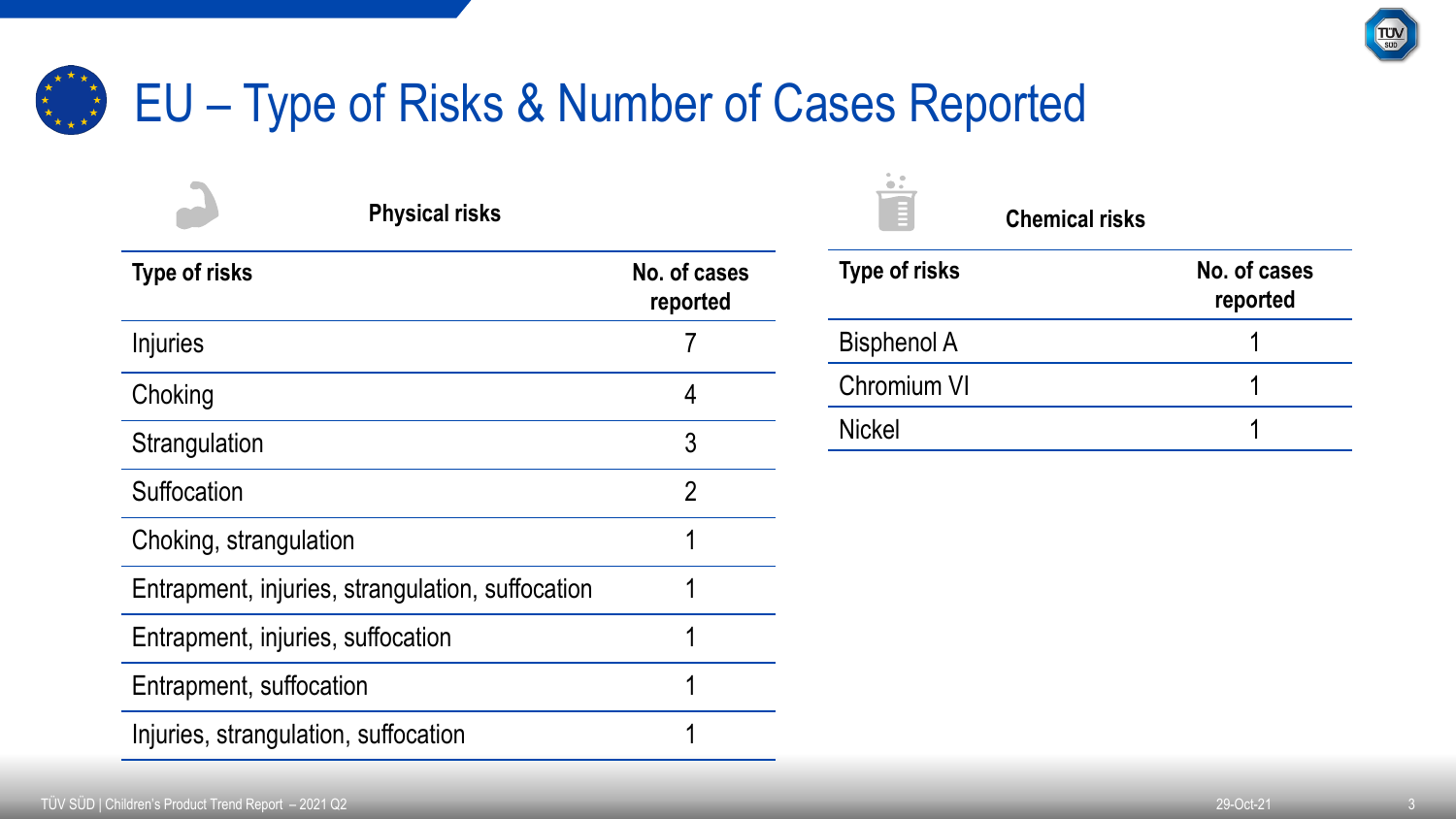

## **EU** – Countries / Territories with Most Notifications Submitted

- For this quarter, 11 of the 30 EEA member countries submitted a total of 11 notifications for children's products.
- Bulgaria (7) has the most number of notifications followed by Luxembourg(4).
- Other EU countries include: Finland, France, Italy, Poland and Sweden with 1 notification each.

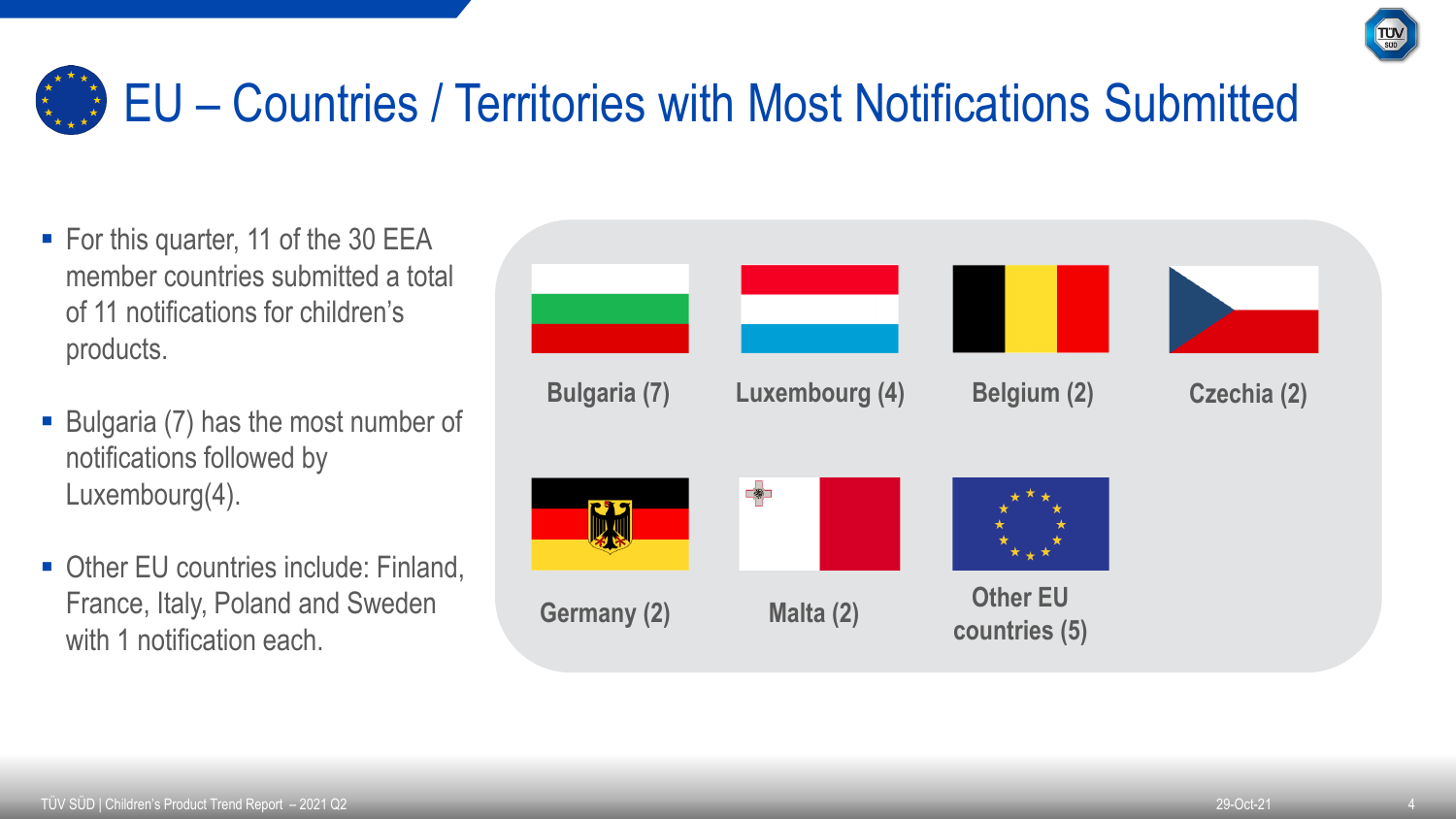

**European Union – Safety Gate** 

**2 USA – Consumer Product Safety Commission (CPSC)**

**3** Australia – Product Safety Australia (PSA)

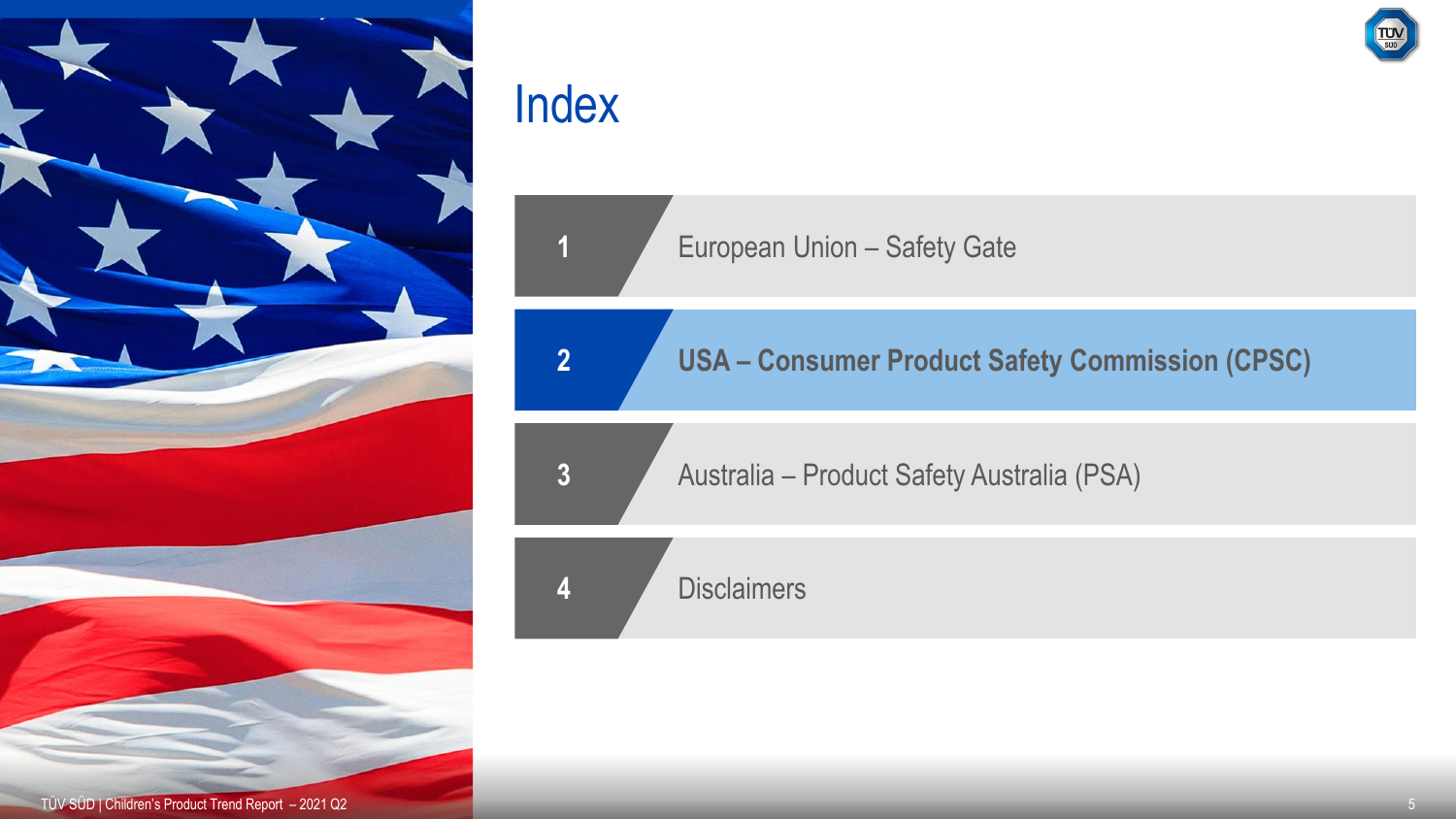





**units** (*approximately 12%*) of the affected products were children's products

**units** 

industries\*

affected by recalls

across all product





*\* Hardlines, softlines, toys, children's product*

È

 $\bullet$   $\bullet$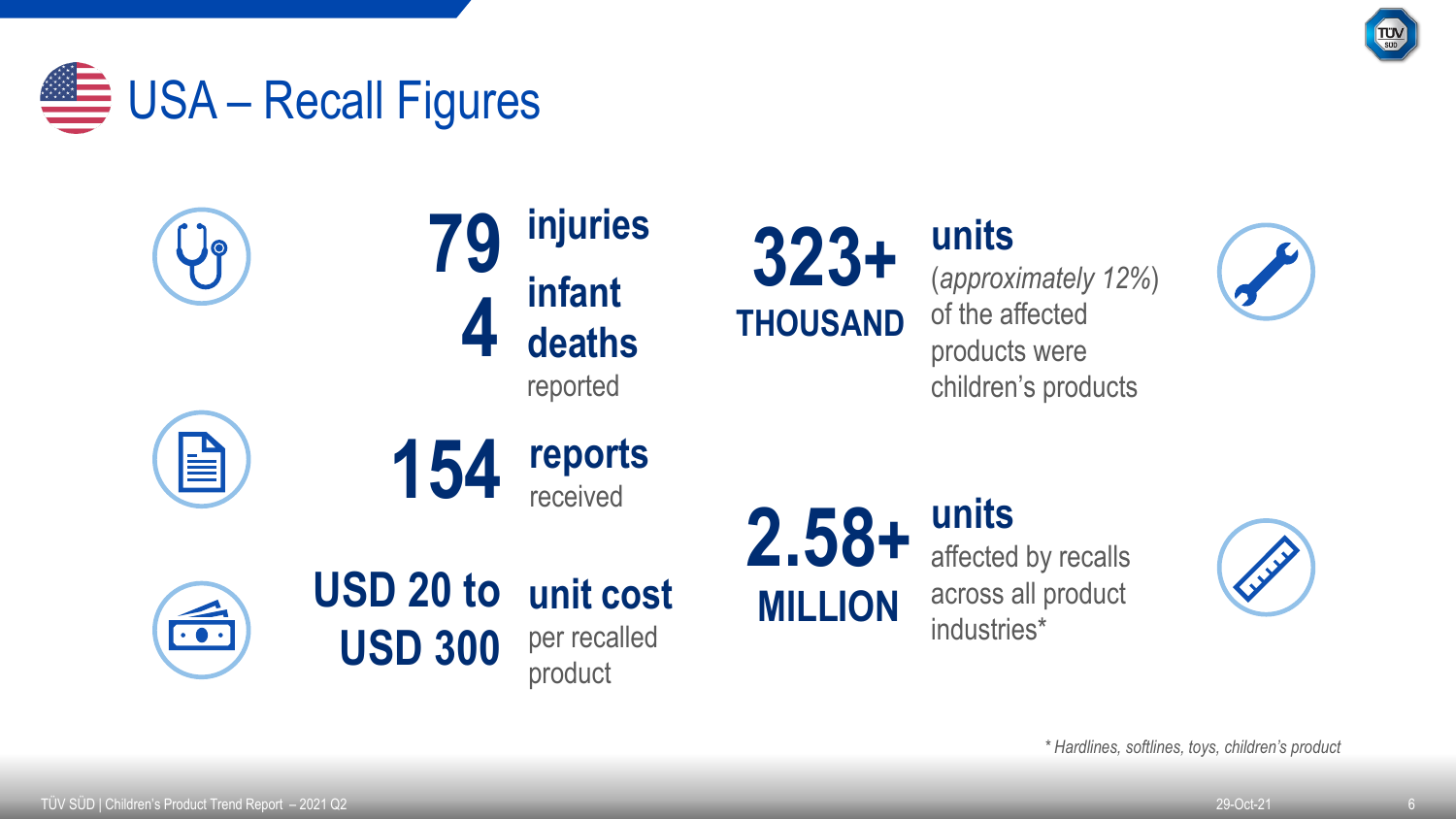

## USA – Type of Risks & Number of Cases Reported

| <b>Type of risks</b> |    | No. of cases<br>reported |
|----------------------|----|--------------------------|
| Choking/suffocation  |    |                          |
| Drowning             | ro |                          |
| Fall                 |    |                          |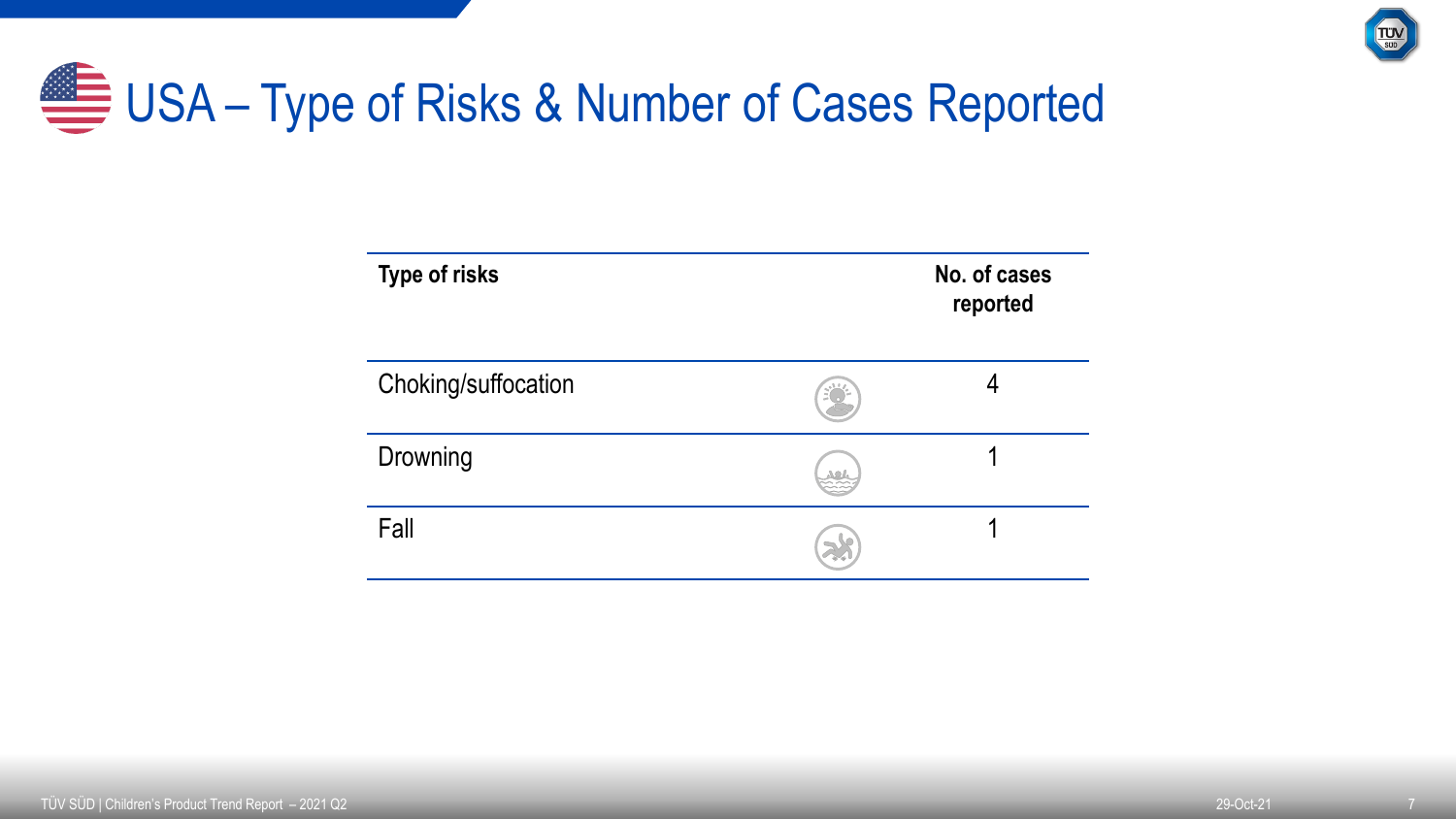



USA – Consumer Product Safety Commission (CPSC)

**Australia – Product Safety Australia (PSA)**

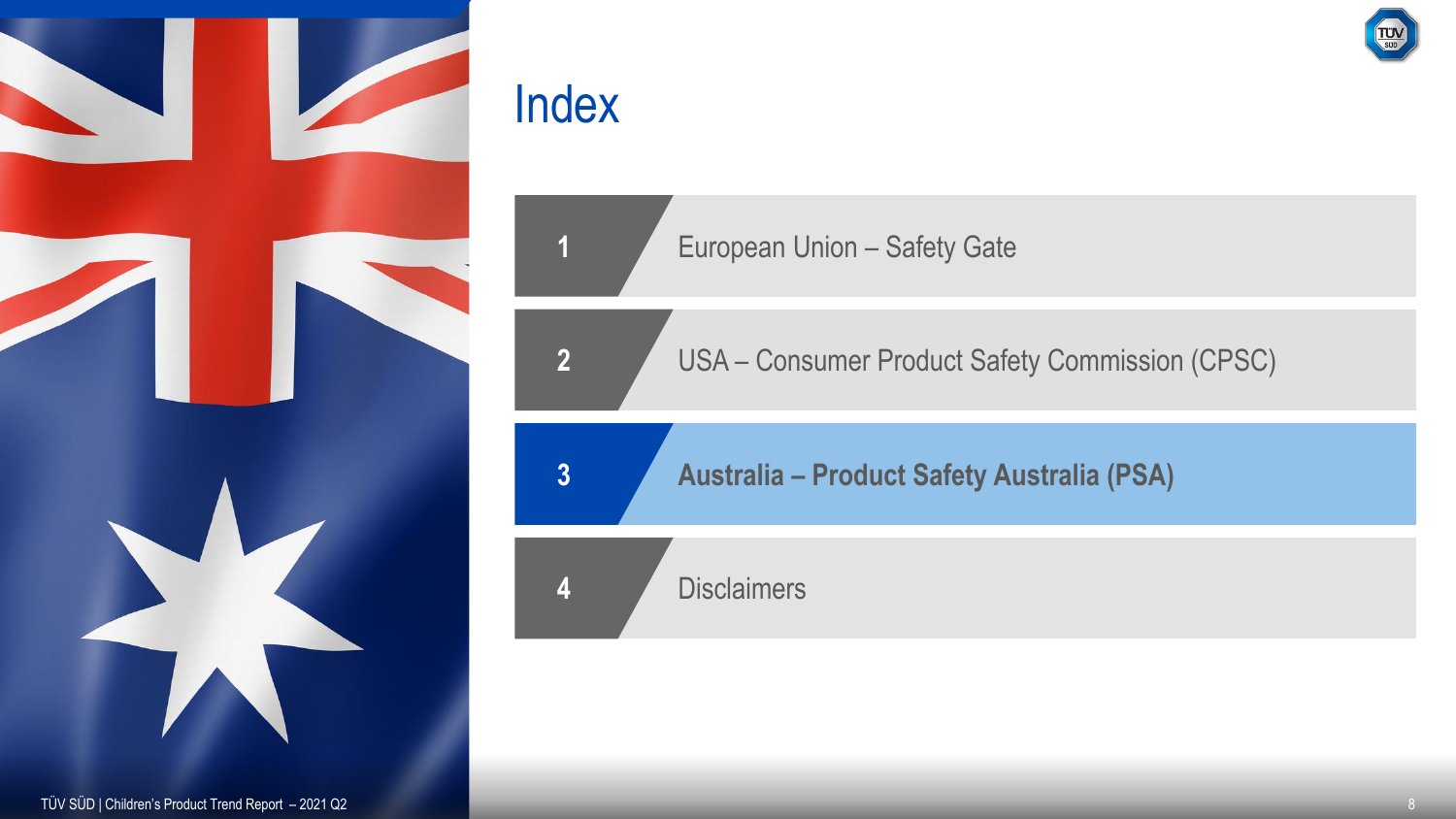

# AUS – Type of Risks & Number of Cases Reported

| <b>Type of risks</b> | No. of cases<br>reported |
|----------------------|--------------------------|
| Injury               |                          |
| Safety (labeling)    |                          |
| Choking/suffocation  |                          |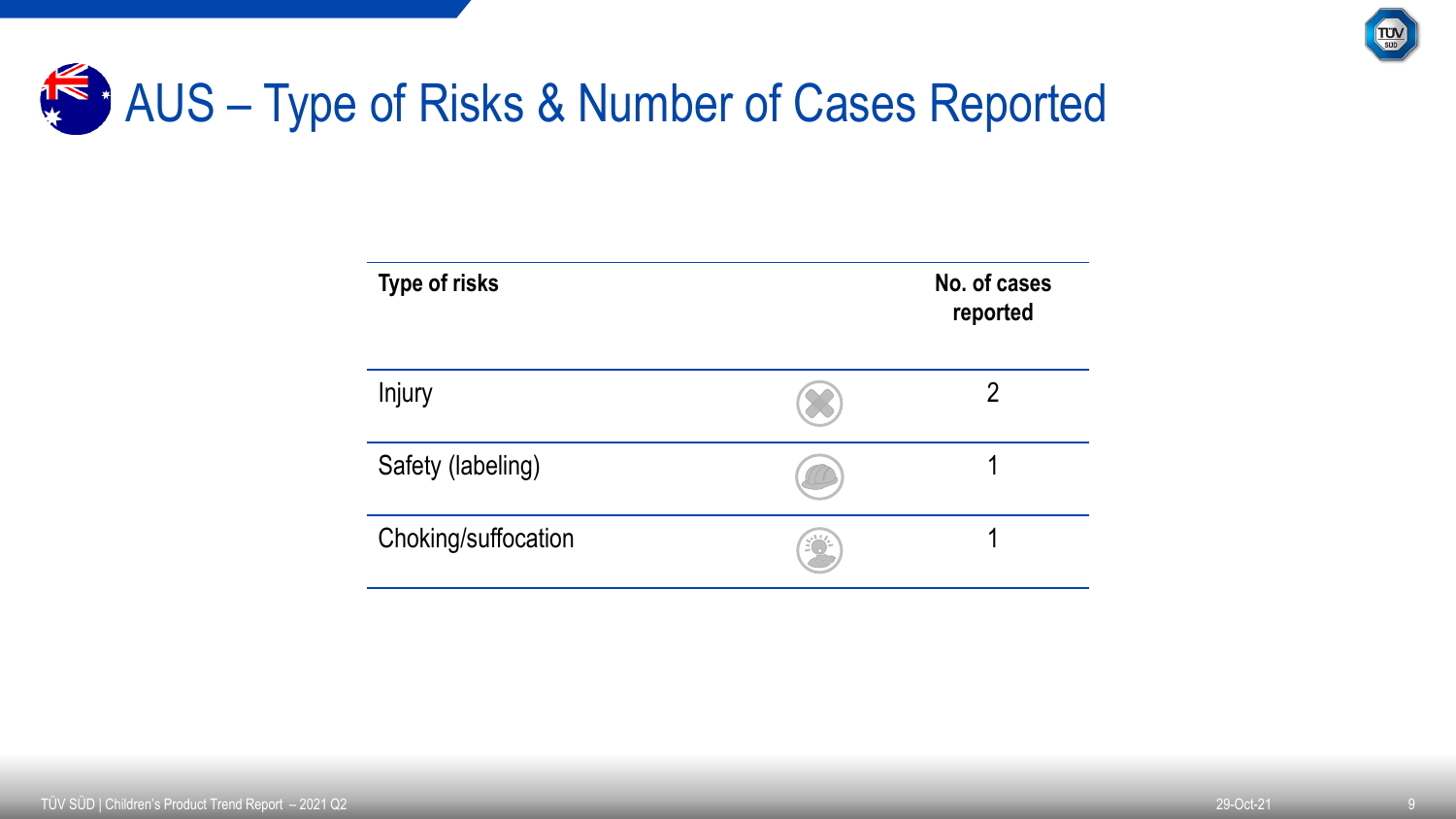

European Union – Safety Gate

USA – Consumer Product Safety Commission (CPSC)

Australia – Product Safety Australia (PSA)

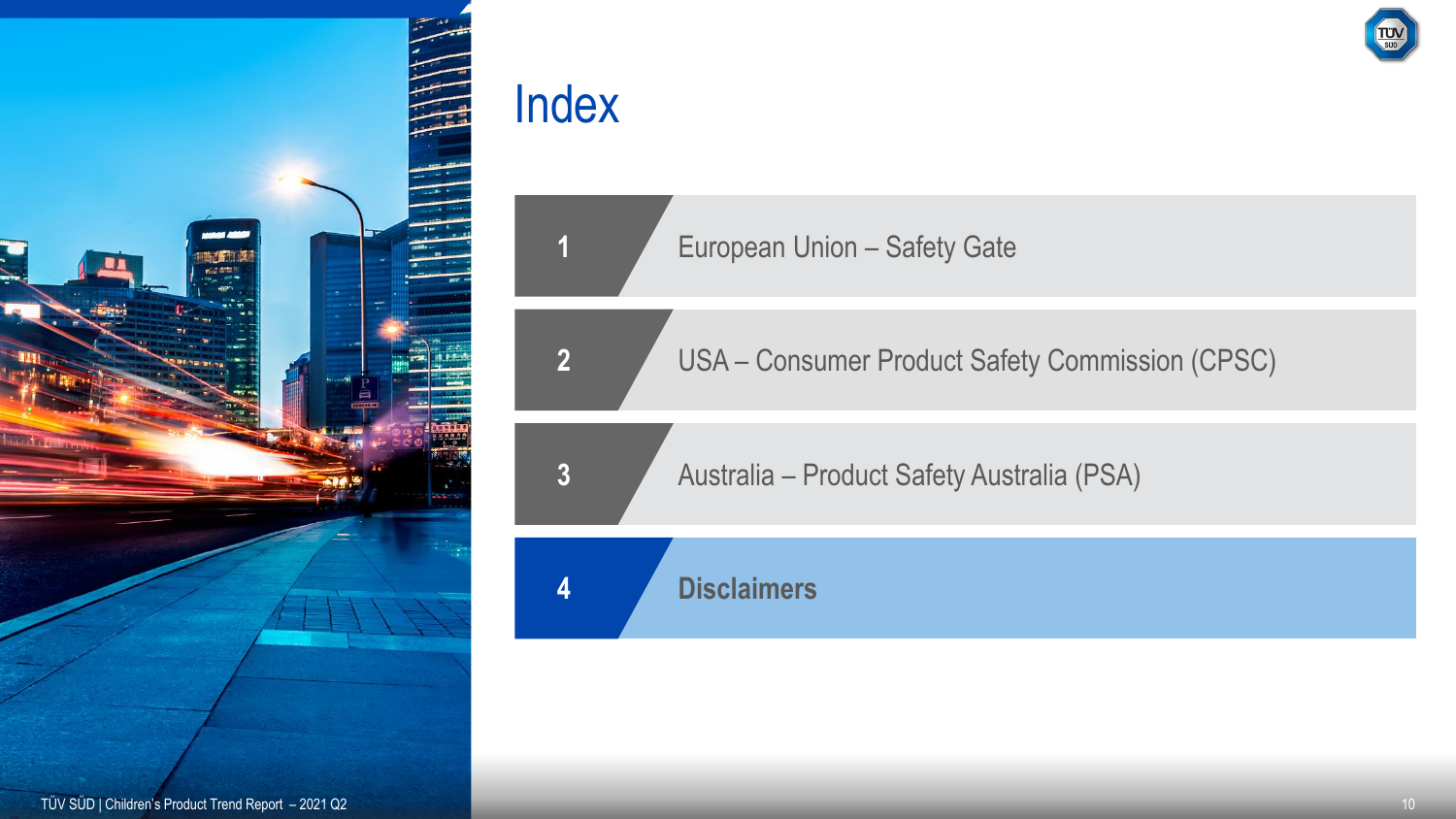

### **Disclaimers**

#### **General Disclaimer**

All reasonable measures have been taken to ensure the quality, reliability, and accuracy of the information in the content. However, TÜV SÜD is not responsible for the third-party content contained in this publication. TÜV SÜD makes no warranties or representations, expressed or implied, as to the accuracy or completeness of information contained in this publication. This publication is intended to provide general information on a particular subject or subjects and is not an exhaustive treatment of such subject(s). Accordingly, the information in this publication is not intended to constitute consulting or professional advice or services. If you are seeking advice on any matters relating to the information in this publication, you should – where appropriate – contact us directly with your specific query or seek advice from qualified professional people. TÜV SÜD ensures that the provision of its services meets independence, impartiality and objectivity requirements. The information contained in this publication may not be copied, quoted, or referred to in any other publication or materials without the prior written consent of TÜV SÜD. All rights reserved © 2021 TÜV SÜD.

#### **Confidentiality Clause**

All information contained in this PDF provided by TÜV SÜD shall be treated confidential. The customer undertakes (i) not to disclose this information to third parties without TÜV SÜD's prior approval, (ii) to make it available to its employees only on a need-to-know basis and (iii) to use it only for the purpose for which it was provided.

11